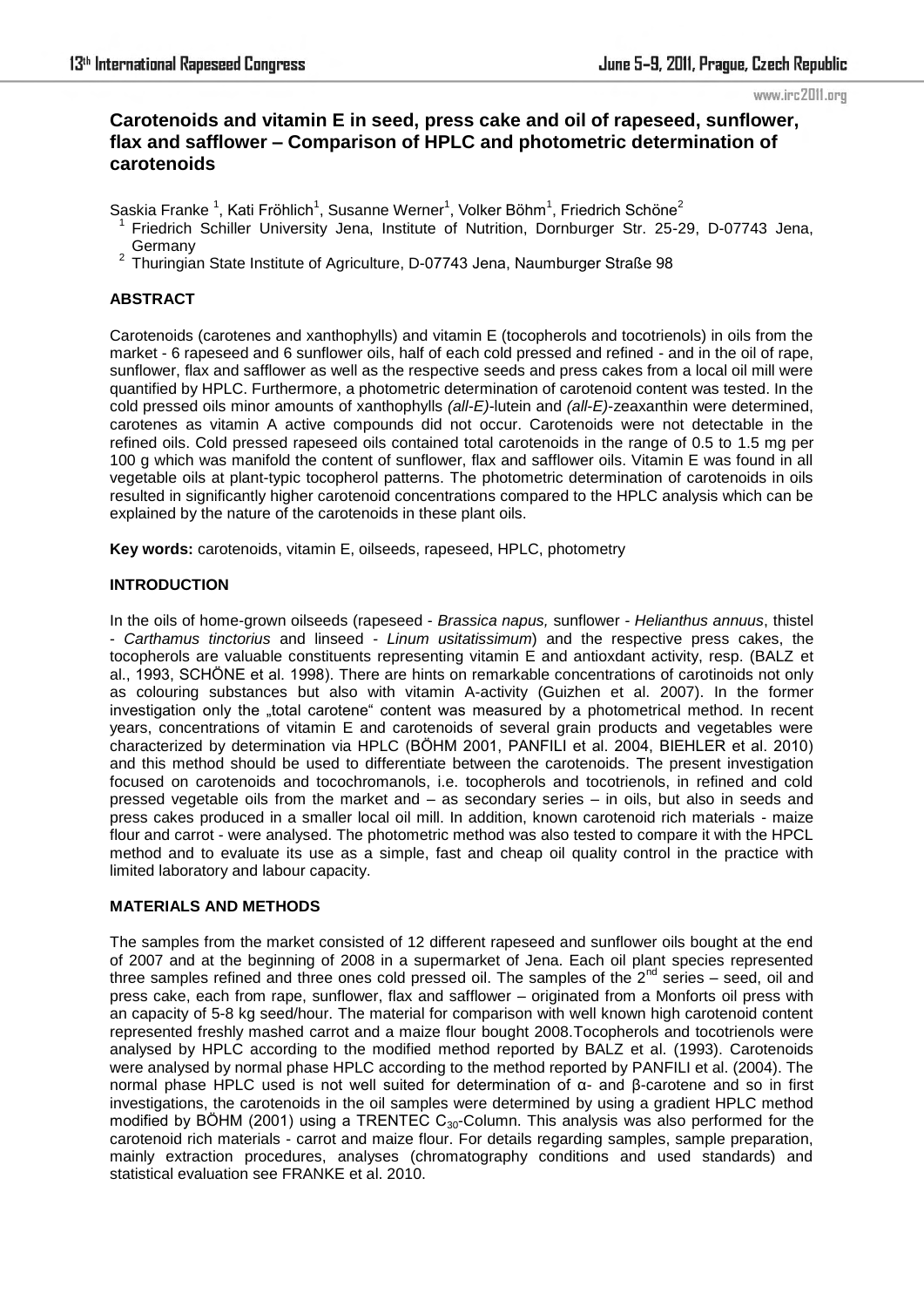## **RESULTS AND DISCUSSION**

Tocotrienols were detected neither in the oils from the market nor in the samples from the oil mill. There were high amounts of α- and γ-tocopherol, whereas only traces of β- and δ-tocopherol were found. The total tocopherol content of the rapeseed oils (for differentiation into tocopherol species see FRANKE et al., 2010) amounted to 63.8 - 68.0 mg/100 g – without a difference between the cold pressed and refined oils. In sunflower oils total tocopherol contents of 48.2 to 75.5 mg/100 g were determined. There was a slightly lower content of 1/10 to 1/5 of the refined versus cold pressed oils and this difference showed significance (P<0.05). The total tocopherol content of the thistel oil amounted to amounted to 68.4 mg/100 g, that of the linseed oil to 42.5 mg/100 g. For mean and standard deviation of the content of tocopherol species in all investigated oils, seeds and press cakes and for the discussion see FRANKE et al. 2010.

Among the oils that were studied, carotenoids were only detected in cold pressed oils (tab.1). As main carotenoid *(all-E)*-lutein was quantified. In one cold pressed rapeseed as well as in one sunflower oil also *(all-E)*-zeaxanthin in minor amounts was determined. The total carotenoid content ranged from 0.05 to 1.52 mg/100 g oil (traces of *(all-E)*-β-carotene detected in two cold pressed rapeseed). The cold pressed rapeseed oil had a higher carotenoid concentration than the cold pressed sunflower oil. The carotenoid contents determined in the cold pressed rapeseed and sunflower oils from the small oil press agreed by far with those of the respective oils from the market. The safflower oil contained only traces of carotenoids (comparable to sunflower oil) in the flax oil the content of *(all-E)*-lutein and carotenoids, resp., was in a range of 0.4 mg/100 g.

In seed and press cake of flax and safflower a lower or non-detectable carotenoid quantity points to an unequal distribution with dominance in the oil. In contrast, in rapeseed similar amounts of *(all-E)*-lutein and carotenoids in oil, seed and press cake stand for a relative homogenous distribution in oily and non-fat parts in these matrices.

Regarding the absence of carotenoids in refined oils, previous technological studies have shown that carotenoids, mainly lutein and zeaxanthin, are removed from the crude oil by various refining steps particularly through bleaching and deodorization (CMOLIK et al. 2000).

The photometric method detected carotenoids in all samples (FRANKE et al. 2010) in contrast to the previously shown non-detectabilty of the carotenoids by HPLC in seeds and press cakes of sunflower and safflower. In the samples with carotenoid analysis by both methods the photometry resulted in significantly higher concentrations (up to factor 3) compared to the HPLC. The highest carotenoid content of 4.6 mg/100 g, photometrically detected in the rapeseed, was in the range of 0.8 to 5.2 mg/100 g rapeseed given by GUIZHEN et al. (2007). Also rape press cake and rapeseed oil showed quite high carotenoid contents whereas the photometrically analysed carotenoid content of sunflower, flax and safflower was significantly lower. A decisive disadvantage of carotenoid content calculation based on photometrical detection at 445 nm is the use of one wavelength for the whole group of carotenoids with different absorbance maxima. To explain a possible effect of the carotenoid pattern, carrot and maize flour were compared regarding the results of photometry versus HPLC. Fig. 1 shows a photometrically determined total carotenoid content of 5.7 mg/100 g carrot fresh matter (FM), representing about half the concentration determined by HPLC (11.5 mg/100 g FM). Vice versa in the maize flour 1.9 mg total carotenoids/100 g FM via photometry contrasted with 1.1 mg/100 g FM by HPLC. Both these matrices differ substantially in the carotenoid pattern: the carrot represents almost only *(all-E)*-α- and *(all-E)*-β-carotene; in the maize flour lutein and zeaxanthin are dominating. This comparison strengthens the thesis of an overestimation of total carotenoid content with photometry at 445 nm for the xanthophylls-dominated samples maize or rapeseed oil and an underestimation by this method for the carotene-dominated carrot. Therefore, the photometric method is only of limited value for determination of a valid total carotenoid content in several foods and feeds. Knowing the percentage of carotenes and xanthophylls of a given matrix this simple and fast estimation of carotenoid content could be improved.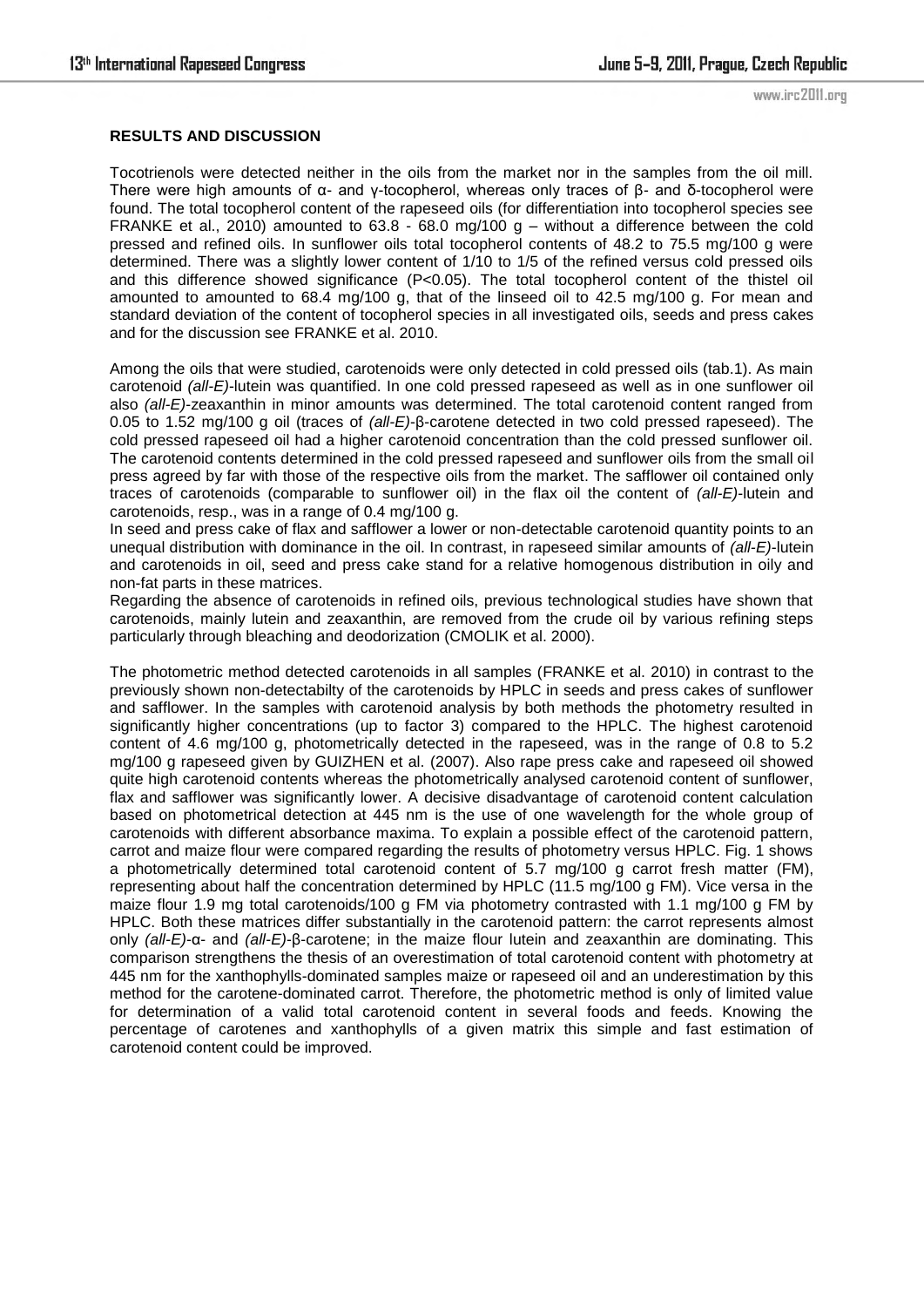Table 1: Content of carotenoids in the samples from the market and from the oilmill (mean  $\pm$  SD, n=3) determined by normal phase HPLC $<sup>1</sup>$ </sup>

| <b>Sample</b> | Carotenoids, mean ± SD [mg/100 g FM] |         |                    |                         |
|---------------|--------------------------------------|---------|--------------------|-------------------------|
|               | (all-E)-lutein                       |         | (all-E)-zeaxanthin | total                   |
| market        |                                      |         |                    |                         |
| $R/cp-1$      | $0.57 \pm 0.03^{\circ}$              | $\star$ | n. d.              | $0.57 \pm 0.03^{\circ}$ |
| $R$ /cp-2     | $1.49 \pm 0.02^a$                    | $\star$ | $0.04 \pm 0.00$    | $1.52 \pm 0.02^a$       |
| $R/cp-3$      | $1.16 \pm 0.07^b$                    | $\star$ | n. d.              | $1.16 \pm 0.07^b$       |
| $R/rf-1$      | n. d.                                |         | n. d.              | n. d.                   |
| $R/rf-2$      | n. d.                                |         | n. d.              | n. d.                   |
| $R/rf-3$      | n. d.                                |         | n. d.              | n. d.                   |
| Su/cp-1       | n. qu.                               |         | n. qu.             | n. qu.                  |
| Su/cp-2       | $0.05 \pm 0.00^e$                    | $\star$ | n. qu.             | $0.05 \pm 0.00^e$       |
| $Su$ /cp-3    | $0.07 \pm 0.00^d$                    | $\star$ | $0.09 \pm 0.00$    | $0.16 \pm 0.00^d$       |
| $Su/rf-1$     | n. d.                                |         | n. d.              | n. d.                   |
| $Su$ /rf-2    | n. d.                                |         | n. d.              | n. d.                   |
| $Su$ /rf-3    | n. d.                                |         | n. d.              | n. d.                   |
| oil mill      |                                      |         |                    |                         |
| $\mathsf{R}$  | $1.47 \pm 0.02^a$                    | $\star$ | n. qu.             | $1.47 \pm 0.02^a$       |
| <b>RS</b>     | $1.33 \pm 0.06^b$                    | $\star$ | n. d.              | $1.33 \pm 0.06^b$       |
| <b>RP</b>     | $1.45 \pm 0.11^a$                    | $\star$ | n. d.              | $1.45 \pm 0.11^a$       |
| Su            | $0.03 \pm 0.00^{\circ}$              | $\star$ | $0.04 \pm 0.00$    | $0.07 \pm 0.01^e$       |
| SuS           | n. d.                                |         | n. d.              | n. d.                   |
| <b>SuP</b>    | n. d.                                |         | n. d.              | n. d.                   |
| F             | $0.37 \pm 0.01^d$                    | $\star$ | n. qu.             | $0.37 \pm 0.01^{\circ}$ |
| <b>FS</b>     | $0.25 \pm 0.01^e$                    | $\star$ | n. d.              | $0.25 \pm 0.01^d$       |
| <b>FP</b>     | $0.09 \pm 0.01^{\circ}$              | $\star$ | n. d.              | $0.09 \pm 0.01^e$       |
| Sa            | $0.08 \pm 0.01^{\circ}$              | $\star$ | $0.15 \pm 0.01$    | $0.22 \pm 0.00^d$       |
| SaS           | n. d.                                |         | n. d.              | n. d.                   |
| SaP           | n. d.                                |         | n. d.              | n. d.                   |

abbr: R-rapeseed oil, Su-sunflower oil, F- flaxseed oil, Sa- safflower oil, cp- cold pressed, rf-refined, RS-rapeseed, RP-rape press cake, SuS-sunflower seed, SuP- sunflower press cake, FSflaxseed, FP-flax press cake, SaS-safflower seed, SaP- safflower press cake, n. d. - not detectable, for limit of detection see material and method`s section! n. qu. - not quantifiable, for limit of quantification see material and method`s section!

abcde means with different letters indicate significance (P<0.05)

\* significant difference between concentrations of (*all-E*)-lutein and (*all-E*)-zeaxanthin (P<0.05) **1)** In a screening run of the oils using a gradient HPLC method [11] traces of *(all-E)*-β-carotene were below the limit of quantification (see material and method`s section) with exception of cold pressed rapeseed oil which contained <11-195 µg *(all-E)*-β-carotene /100 g.